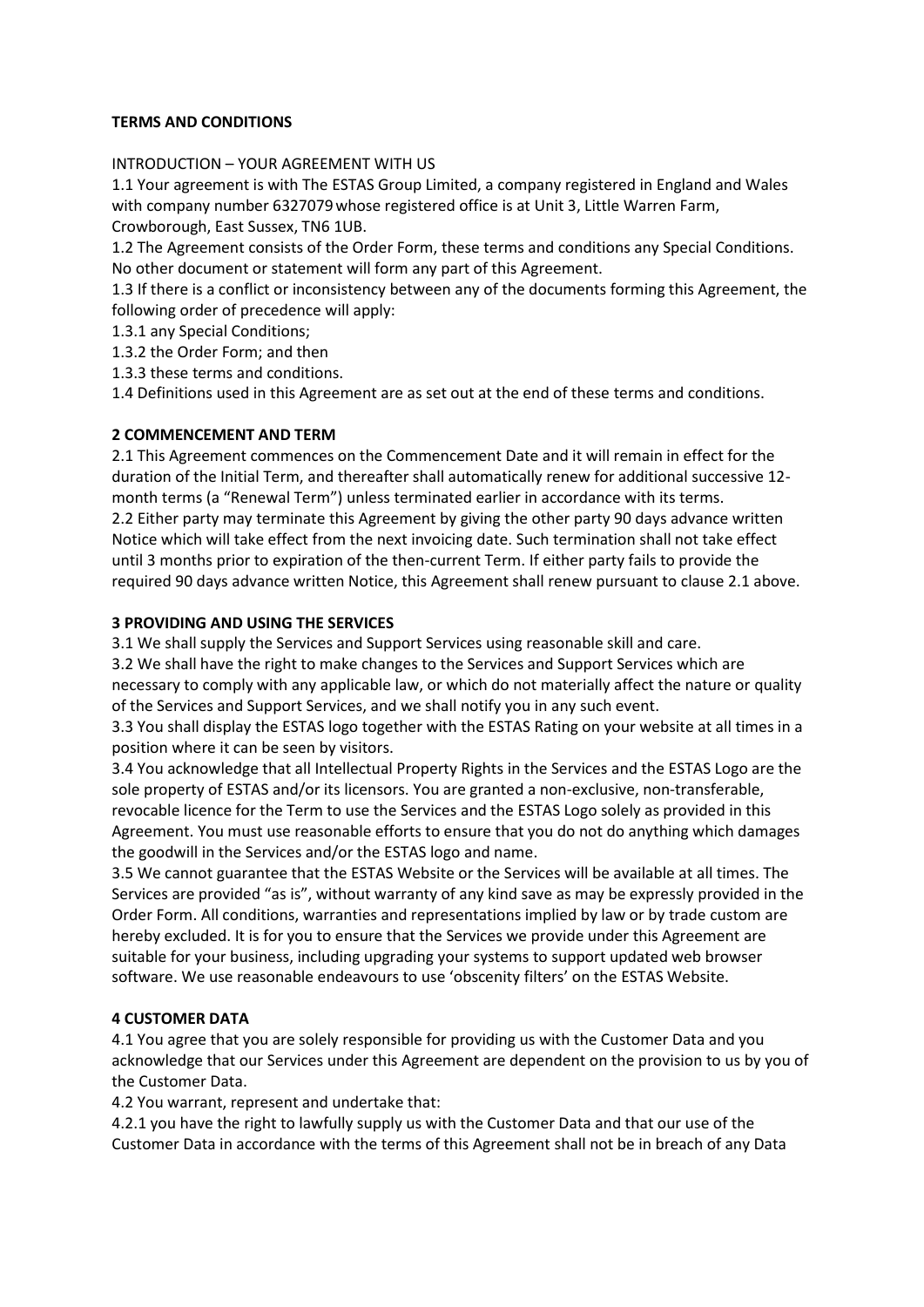Privacy Laws, infringe the Intellectual Property Rights of any third party or otherwise be in breach of any applicable law; and

4.2.2 no laws relating to the protection of personal data or privacy apply to you, other than the Data Privacy Laws.

Any breach of this clause 4.2 shall be considered a material breach for the purposes of clause 9.3.2. 4.3 You further warrant, represent and undertake that:

4.3.1 the Customers have not been chosen selectively to manipulate the content or quality of Feedback; and

4.3.2 the Customer Data is genuine, true, accurate and complete in all material respects and has not been manipulated, censored or edited by you.

4.4 Subject to clause 7, we shall only use the Customer Data for the purposes of:

4.4.1 obtaining the Feedback in accordance with the terms of this Agreement;

4.4.2 to inform the Customer of a response you have made to his/her comments (when this facility comes on line)

4.4.3 for the purpose of satisfying our obligations and exercising our rights under this Agreement.

4.5 We will contact Customers by sending a jointly-branded email to request the Feedback ("Customer Emails"). We retain complete control over the format and content of the Customer Emails.

4.6 You grant us a royalty free, non-exclusive, non-transferable, irrevocable, for the Term, worldwide licence to use your Intellectual Property Rights in your name, logo, brand and-get up ("Brand") for the Customer Emails and the purpose of promoting the Services by means of reference on the ESTAS Website and in our public statements and publicity material to the fact that you are participating in the Services, provided that in doing so we use reasonable efforts to ensure that we do not do anything which damages your Brand.

#### **5 FEES AND PAYMENT**

5.1 We will invoice you the Service Fee on a monthly or yearly basis or by any special terms agreed. For the avoidance of doubt, the Service Fees are due irrespective of whether you have used the feedback platform in the relevant month or year.

5.2 All amounts, payable by you, referred to in the Order Form & Special Conditions are subject to value added tax ("VAT").

5.3 All amounts due under this Agreement shall be paid by you to us in full without any set-off, counterclaim, deduction or withholding (other than any deduction or withholding of tax which is required by law).

5.5 If you fail to pay any sum due within 14 days of the Payment Date, we may claim interest at the rate of 3% above Barclays Bank Plc's base rate at the time. Such interest shall accrue on a daily basis from the due date until actual payment of the overdue amount, whether before or after judgment. You shall pay the interest together with the overdue amount.

5.6 We reserve the right to review the Service fee on a yearly basis from the Commencement Date of this Agreement.

#### **6 FEEDBACK**

6.1 You agree and acknowledge that we may publish any and all Feedback on the ESTAS Website and may provide such Feedback to Internet-based search engines for up to two years from the date of receipt from the Customer.

6.2 You shall ensure that all responses made by you to any Customer that has provided feedback are genuine, true and accurate, are not manipulated or misleading in any way and do not contain any material that may reasonably be construed as offensive, defamatory or unlawful.

To this end use of the ESTAS website integration widget must strictly be adhered to according to the our terms & conditions as follows; The ESTAS widget may only be installed on the website relating to the business registered with ESTAS; Branch widgets cannot be displayed on group or corporate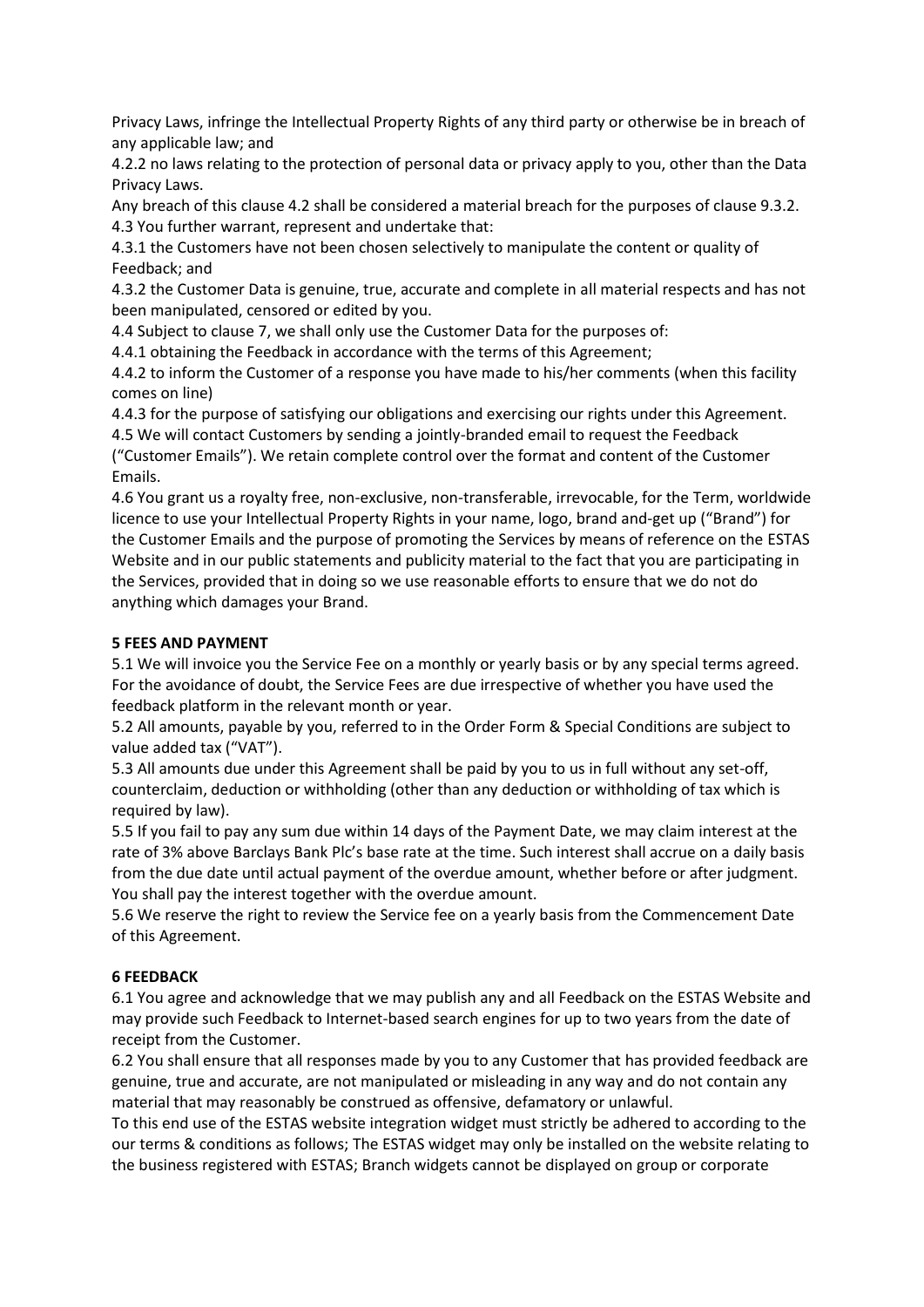websites which could mislead the public as to the origin of the reviews displayed; The ESTAS Group widget can only be used on a group website if all branches have an ESTAS Subscription; Only genuine ESTAS reviews should be displayed on the widget. If you know of any reviews that are not genuine ESTAS review you must inform us immediately so they can be removed.

6.3 On termination of this Agreement, we shall remove all Feedback from your Customers and/or relating to you from the ESTAS Website if requested to do so by you in writing. Feedback may not be used by other feedback websites. For the avoidance of doubt, you may not require us to delete Feedback where we have another purpose for retaining it, or right to retain it, under clauses 6.5.2 or 7.

6.4 To the extent that any Intellectual Property Rights in the Feedback vest in us, and subject to you paying all Fees due in accordance with this Agreement, we hereby assign to you (including by way of future assignment) all the right, title and interest in and to such Intellectual Property Rights. 6.4.1 ESTAS reviews cannot be integrated into third party review platforms without the express permission of The ESTAS Group Ltd.

Failure to do so may result in your agreement being terminated with immediate effect. 6.5 Where we assign Intellectual Property Rights in Feedback to you pursuant to clause 6.4, you grant to us:

6.5.1 an exclusive and irrevocable (except in accordance with clause 6.3) licence to continue publishing the Feedback in the form in which it is published on the ESTAS Website;

6.5.2 an exclusive, perpetual, transferable and non-revocable licence to use the Feedback:

6.5.2.1 to carry out market research for ourselves, our clients, or the general public;

6.5.2.2 to compile analysis, reports and other materials.

# **7 OTHER PURPOSES**

7.1 Notwithstanding clauses 4.4 and 6.5, we will not be restricted in how we use Customer Data or Feedback where:

7.1.1 we have obtained the same data from third parties, including from the Customers themselves; 7.1.2 we are required to use such data in a particular way, or retain it, by applicable law;

7.1.3 we retain such data as part of our business continuity and disaster recovery processes and procedures; or

7.1.4 we require such data to bring or defend potential claims made by third parties.

# **8 DATA PROTECTION**

8.1 Where a capitalised term used in this clause 8 is not defined within the Order Form or these terms and conditions, it will have the meaning given to it by Data Privacy Laws.

8.2 Each party shall, in relation to this Agreement, comply with the Data Privacy Laws applicable to it.

8.3 You agree that:

8.3.1 in respect of sending Customer Emails, we act as your Processor; and

8.3.2 in respect of Feedback, we act as a Controller in our own right.

8.4 Both parties agree that where we Process Customer Data as Processor pursuant to clause 8.3:

8.4.1 the subject matter of the processing is the sending of emails;

8.4.2 the duration of the processing is the Term;

8.4.3 the nature and purpose of the processing is carrying out market research for the purposes of product development and

quality monitoring;

8.4.4 the types of personal data involved are names and email addresses; and

8.4.5 the categories of data subject are your customers.

8.5 Where we Process Customer Data as Processor pursuant to clause 8.3, we will: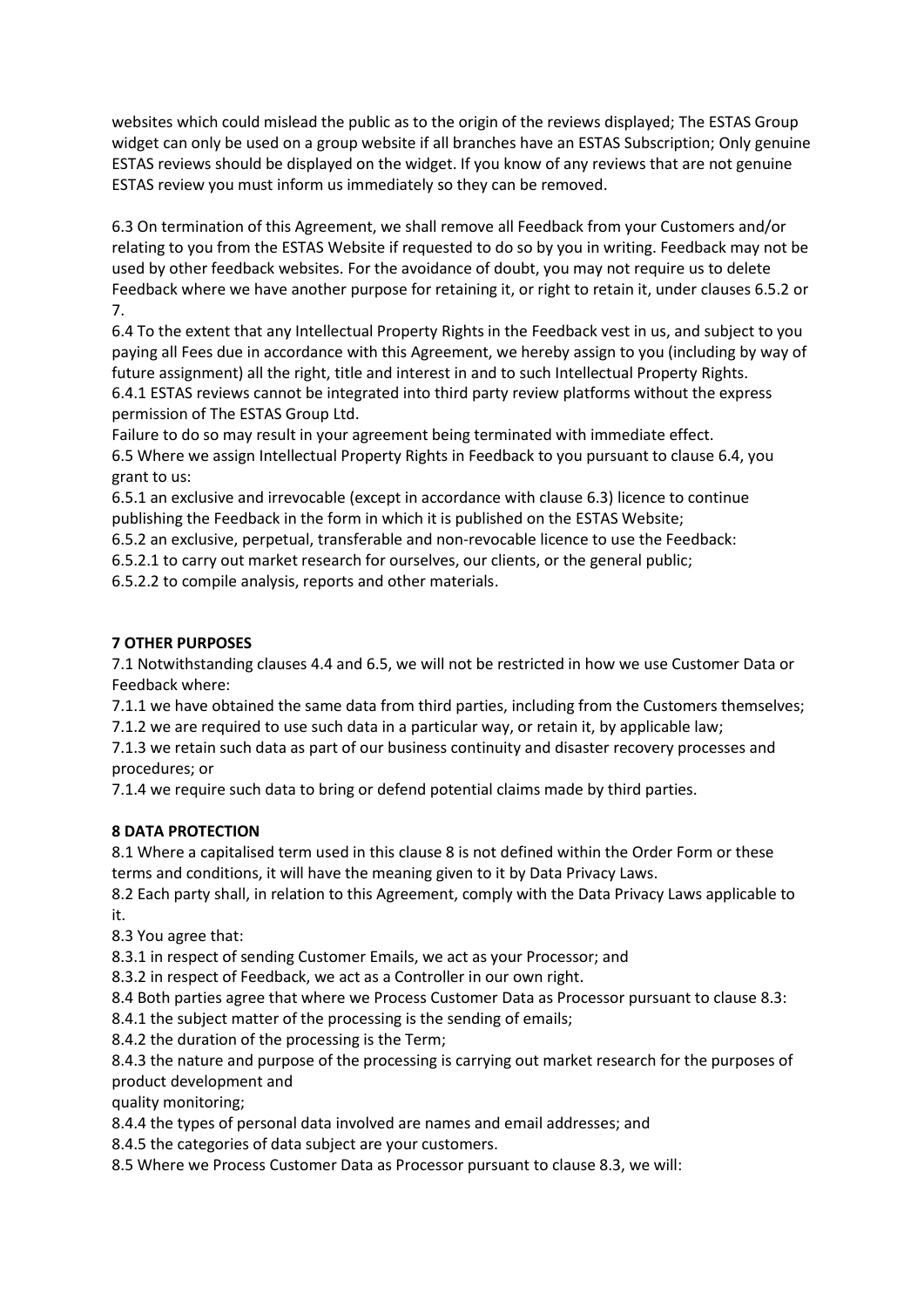8.5.1 procure that appropriate technical and organisational measures are taken against unauthorised or unlawful processing of such Customer Data and against accidental loss or destruction of, or damage to, such Customer Data, taking into account the nature of the Customer Data;

8.5.2 in relation to such Customer Data, act only on your documented instructions as set out in this Agreement or as otherwise documented in writing;

8.5.3 process such Customer Data only to the extent, and in such manner, as is necessary for the purposes of this Agreement;

8.5.4 use reasonable endeavours to ensure the reliability of its Staff with access to such Customer Data and ensure that all such Staff are under obligations of confidentiality in relation to such Customer Data;

8.5.5 only engage a sub contractor to Process Customer Data, or otherwise disclose Customer Data to a sub contractor, if:

8.5.5.1 we have notified you of such intended appointment or disclosure no less than 30 days prior to the sub contractor's appointment;

8.5.5.2 you have not objected to such appointment within 14 days of receiving such notice. Where you object to such appointment or disclosure in accordance with clause 8.5.5.2, we will inform you within seven days of such objection whether we will uphold your objection. Where we do not uphold such objection, you may terminate this Agreement immediately by giving us notice; 8.5.6 where appointing a sub contractor pursuant to clause 8.5.5: 3

8.5.6.1 ensure that such sub contractor complies with Data Privacy Laws;

8.5.6.2 engage such sub contractor on a written agreement giving commitments in relation to the processing of such Customer Data no less onerous than set out in this Agreement; and 8.5.6.3 remain liable to you for the acts of any such sub contractor in relation to such Customer

Data;

8.5.7 at your cost and taking into account the nature of the processing and the information available to the Processor, provide you reasonable assistance to assist you in meeting your obligations under Chapter III of the GDPR and Articles 32 to 36 of the GDPR;

8.5.8 only transfer such Customer Data outside the EEA in compliance with Data Privacy Laws; 8.5.9 at your cost, provide you with reasonable information to demonstrate our compliance with this clause 8, and no more than once in 12 consecutive months allow for and contribute to audits conducted by you or your representative (provided that such representative is bound to obligations of confidentiality no less onerous than those found in this Agreement);

8.5.10 notify you if, in our opinion, an instruction given by you breaches the GDPR ; and

8.5.11 delete or return Customer Data (and any copies of Customer Data unless retention is required by applicable law) to you:

8.5.11.1 on termination of this Agreement; or

8.5.11.2 upon your written request (provided that such deletion shall excuse us from our obligations to the extent such request means we are unable to meet them).

Without prejudice to clause 8.5, each of us will provide such help and co-operation as is reasonably necessary or requested by the other to enable compliance with this clause 8.

## **9 SUSPENSION AND TERMINATION**

9.1 If you fail to pay any sum due under or are in material breach of any of the terms of this Agreement we may suspend the provision of the Services.

9.2 If we are prevented from providing the Services by circumstances beyond our reasonable control, and where this continues for 28 days or more either party may terminate this Agreement with immediate effect by giving written notice to the other.

9.3 Without affecting any other right or remedy available to it, either party may terminate this Agreement at any time with immediate effect by giving written notice if the other party: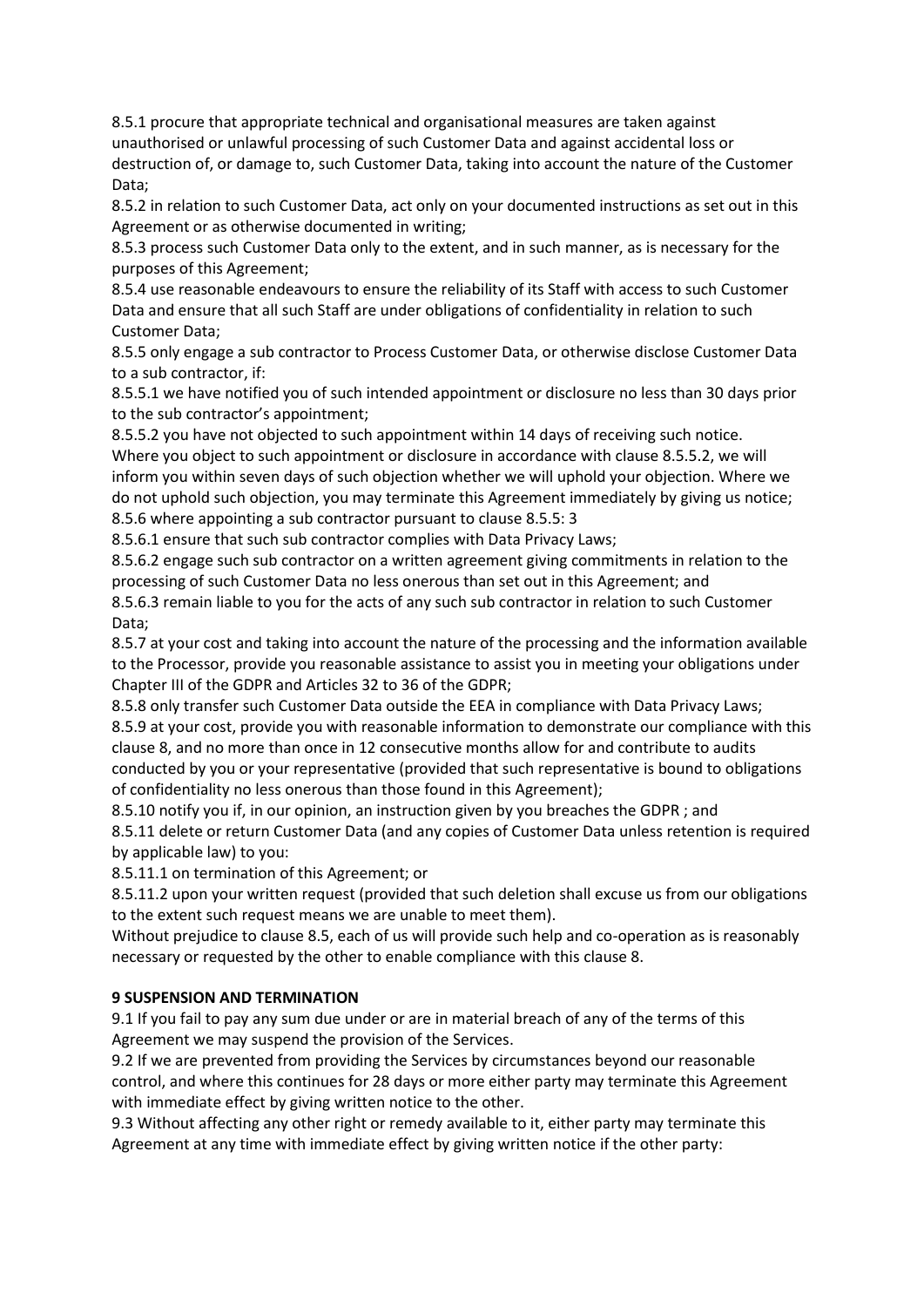9.3.1 fails to pay any sum due under this Agreement on or before the due date for payment and remains in default not less than 14 days after being notified in writing to make such payment; 9.3.2 commits a material breach of any term of this Agreement and such breach is irremediable or (if such breach is remediable) fails to remedy that breach within a period of 14 days after being notified to do so in writing; or

9.3.3 ceases carrying on business in the normal cause, or calls a meeting of its creditors or makes a proposal for a voluntary arrangement within Part 1 of the Insolvency Act 1986 or for any other composition or scheme of arrangement with (or assignment for the benefit of) its creditors, or is unable to pay its debts within the meaning of section 123 of the Insolvency Act 1986, or if a trustee, receiver, administrative receiver or other similar officer is appointed or a meeting is convened for the purpose of considering a resolution for its winding up (other than for the purpose of a bona fide scheme of solvent amalgamation or reconstruction) or it is the subject of an administration order. On the termination of this Agreement for whatever reason:

9.4.1 all rights of either party to make use of the name and/or logo of the other under this Agreement shall immediately cease; and

9.4.2 both parties shall promptly account to the other for all payments due in accordance with this Agreement and you shall immediately pay to us all of our outstanding invoices in respect of Services and Support Services supplied but for which no invoice has been submitted and we may submit an invoice, which shall be payable immediately on receipt.

Termination of this Agreement for any reason shall not affect the accrued rights of the parties under this Agreement. Any provision of this Agreement that expressly or by implication is intended to come into or continue in force on or after termination shall remain in full force and effect.

### **10 LIMITATION OF LIABILITY**

10.1 Nothing in this Agreement limits or excludes either party's liability for:

10.1.1 personal injury or death caused by its negligence;

10.1.2 fraud or fraudulent misrepresentation; or

10.1.3 any other liability that may not be lawfully excluded or limited under English law.

10.2 Subject to clause 10.1, neither party will have any liability arising under or in connection with this Agreement for:

10.2.1 any loss of profits or revenues;

10.2.2 any loss of business opportunity;

10.2.3 any loss of goodwill or reputation;

10.2.4 any loss of data; or

10.2.5 any indirect, consequential or special loss.

10.3 Subject to clauses 10.1 and 10.2, our total aggregate liability to you arising under or in connection with this Agreement (regardless of the cause of action or legal theory of liability) will be limited to 150% of the Fees paid to us by you in the Contract Year in which the event (or last in the series of events) giving rise to such liability occurs.

## **11 CONFIDENTIALITY**

11.1 We shall keep each other's Confidential Information confidential and, except with the prior written consent of the other, will:

11.1.1 not use or exploit the Confidential Information in any way except for the purpose of exercising its rights or performing its obligations under this Agreement;

11.1.2 not disclose or make available the Confidential Information in whole or in part to any third party, except as expressly permitted by this Agreement; and

11.1.3 apply the same security measures and degree of care to the Confidential Information as it applies to its own confidential information (and which in any event be no less stringent than the measures and care which it is reasonable to expect of a person operating in the same sector or in the same circumstances).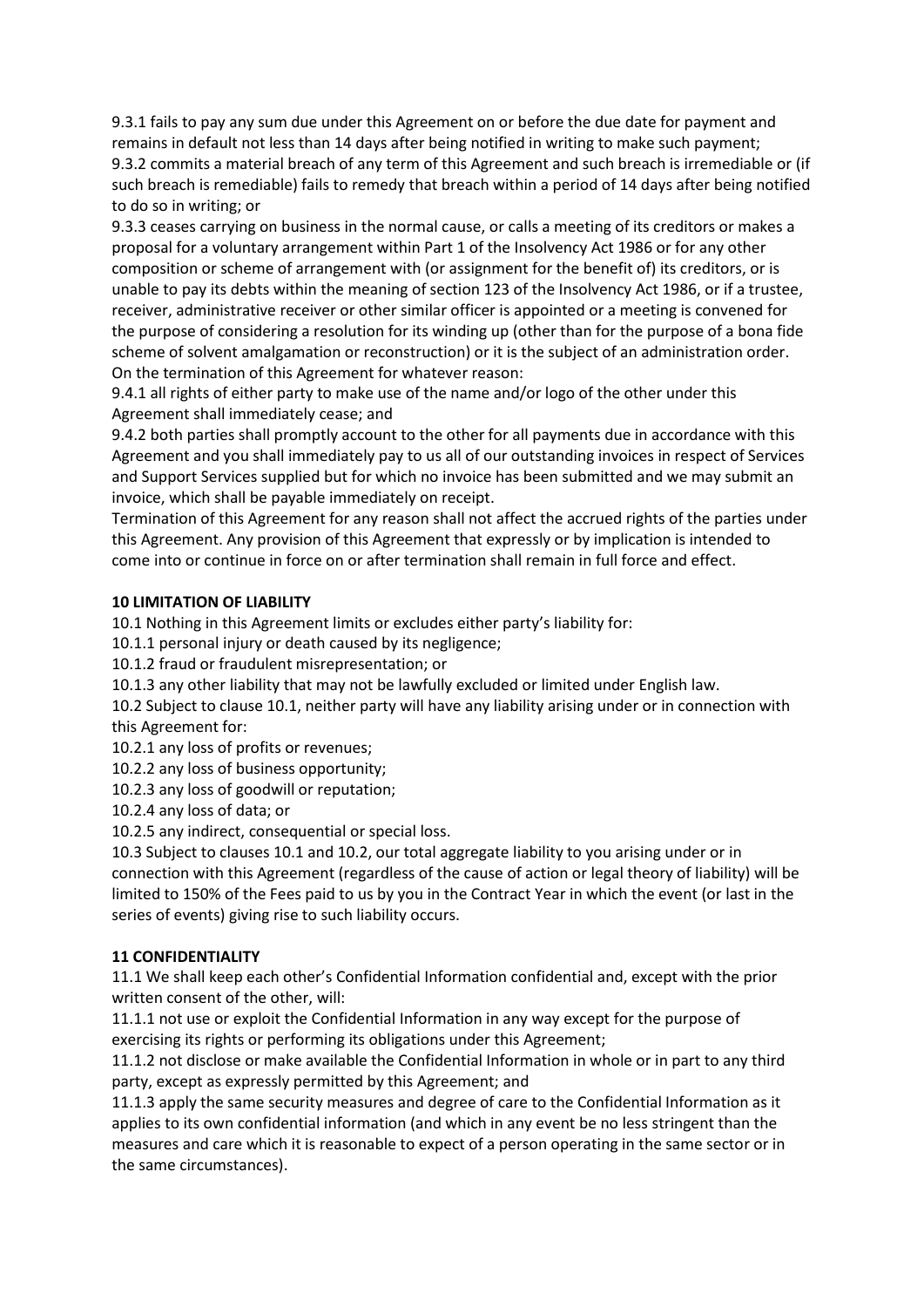11.2 We may each disclose the other's Confidential Information to officers, agents, employees and professional advisers who need to know it for the purpose of this Agreement provided that: 11.2.1 it informs each such person of the confidential nature of the Confidential Information; and 11.2.2 it procures that each such person will comply with this clause 11,

and it will be liable for the failure of any such person to comply with this clause 11.

11.3 A party may disclose Confidential Information to the extent required by law, any governmental or regulator authority or court or other authority of competent jurisdiction or the rules of a listing authority or stock exchange provided that, to the extent it is legally entitled to do so, it gives the other as much notice of that disclosure as possible and, where notice of disclosure is not prohibited and is given in accordance with this clause 11.3, it takes into account the reasonable requests of the other in relation to the content of that disclosure.

## **12 MARKETING AND PROMOTIONAL ANNOUNCEMENT**

12.1 You agree that we may identify you as a client of ESTAS on the ESTAS Website and to other businesses, for instance in a pricing proposal.

### **13 NOTICES**

13.1 Any notice or other communication given to a party under or in connection this Agreement shall be in writing addressed to the respective party's address and delivered by pre-paid first class post or other next working day delivery service, commercial courier, fax or email.

13.2 Notices or other communications shall be deemed to have been received if sent by pre-paid first class post, or other next working day delivery service, at 9 am on the second business day after posting, if delivered by commercial courier, on the date and at the time that the courier's delivery receipt is signed; and if sent by fax or email, one business day after transmission.

## **14 GENERAL**

14.1 Except in connection with a corporate re-organisation or to any successor in title to the business, you shall not, without our prior written consent (not unreasonably withheld or delayed) assign, transfer, charge, mortgage, subcontract or deal in any other manner with all or any of your rights or obligations under this Agreement. We may at any time assign, transfer, charge, mortgage, subcontract or deal in any other manner with any or all of our rights and obligations under this Agreement, provided that we give you prior written notice of such dealing.

14.2 This Agreement constitutes the entire agreement between the parties and supersedes and extinguishes all previous agreements, promises, assurances, warranties, representations and undertaking them, whether written or oral, relating to its subject matter.

14.3 No person who is not a party to this Agreement shall have any right to enforce any term of this Agreement.

14.4 No amendment or addition to this Agreement shall be made unless made in writing and signed by both parties.

14.5 The parties are not partners or in a joint venture and neither party is entitled to act as or represent itself as agent for the other nor to pledge the other's credit.

14.6 Any failure or delay by either party in enforcing any provision of this Agreement will not be construed as a waiver of any rights under them.

14.7 If any provision or term of this Agreement shall be declared illegal, invalid or unenforceable for any reason whatsoever, such terms or provisions shall be divisible from this Agreement.

14.8 This Agreement and all non-contractual obligations arising out of or in connection with it are governed by English law and subject to the exclusive jurisdiction of the English courts.

## **15 DEFINITIONS**

In these terms and conditions: